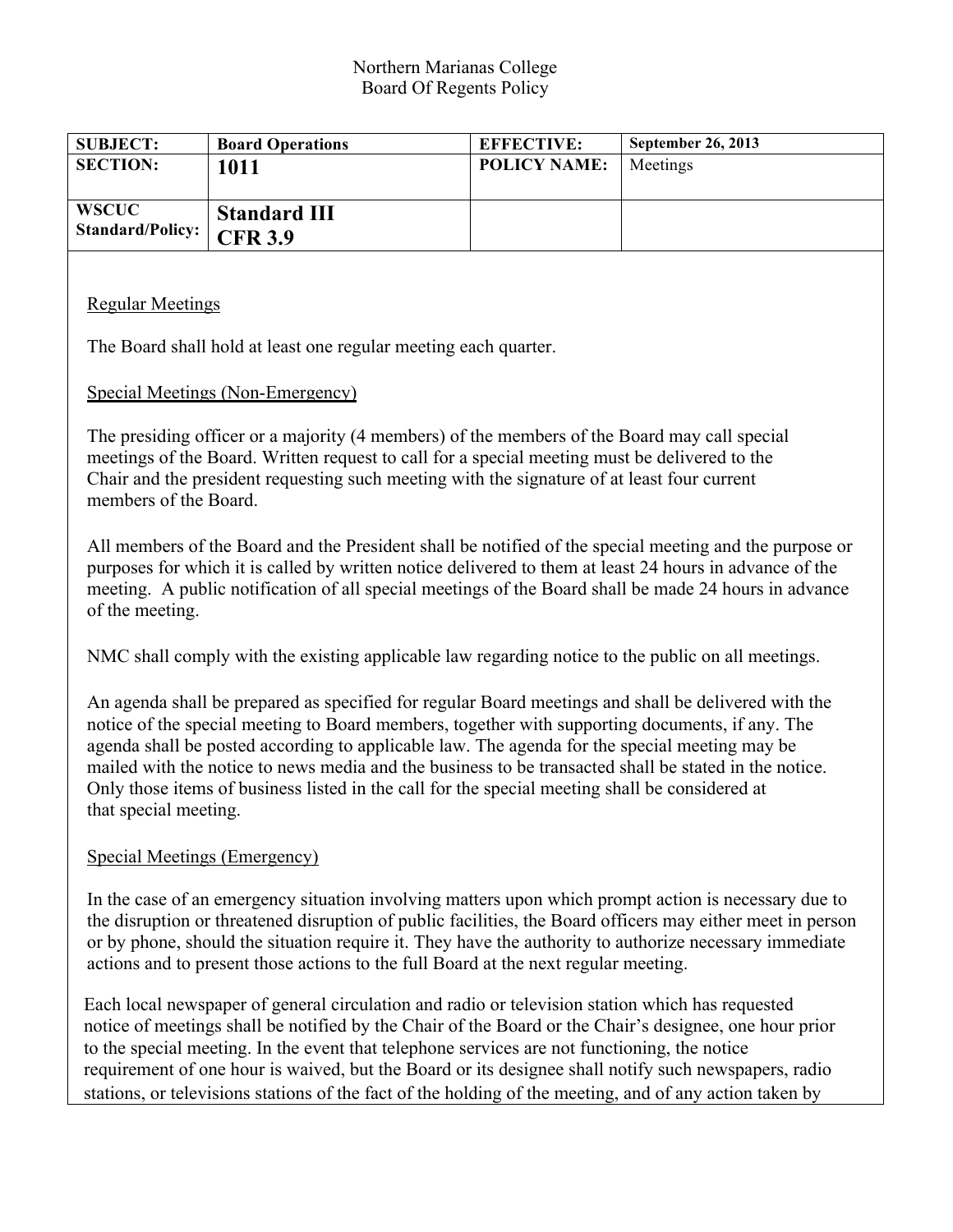the Board, as soon after the meeting as possible.

No closed session may be held during an emergency special meeting, and all other rules governing special meetings shall be observed with the exception of the 24-hour notice. The minutes of the meeting, a list of persons the President or designee notified or attempted to notify, a copy of the roll call vote, and any actions taken at such meeting shall be posted for a minimum of 10 days in a public place as soon after the meeting as possible.

## Adjourned Meetings

Meeting adjournment shall follow the guidelines set forth by Robert's Rules of Order.

# Annual Organizational Meeting

The Board will hold an annual organizational meeting to elect officers and adopt a calendar of regular meetings.

# TIME, PLACE, NOTIFICATION FOR MEETINGS

At the annual organizational meeting or as shortly thereafter as possible the Board will adopt a calendar of regular meetings which shall, in accordance with law, specify the time, place and date of each regular meeting scheduled before the next organizational meeting.

## PUBLIC AND CLOSED EXECUTIVE SESSIONS

All meetings of the Board of Regents, both open and closed, shall meet in conformance with the applicable provisions of the Commonwealth Open Government Act, 1 CMC § 9901 et seq. The Board may consider entering into Executive Session during a regular or special meeting, conforming to 1 CMC § 9912 of the Commonwealth's Meetings Declared Open and Public.

# CONSTRUCTION OF AGENDA

The President shall prepare and distribute to Board members agendas no less than five days prior to regular board meeting dates consisting of those items that have been previously identified at the last regular board meeting. The NMC President shall consult the Board Chair concerning agenda items. The College President shall consult the Board Chair concerning emergency items, and those items may be added to an agenda at the discretion of the Board Chair.

The President, as Secretary to the Board and in cooperation with the Chair of the Board, shall prepare an agenda for each meeting of the Board.

# Posting of Agenda

Public notification of all regular meetings of the Board shall be made 72 hours in advance of the meetings and shall be published in a newspaper of general circulation where possible in accordance with the provisions of 1 CMC § 9910 of the Commonwealth's Open Government Act. The Meetings will be open and public, conforming to 1CMC § 9904 of the Commonwealth's Open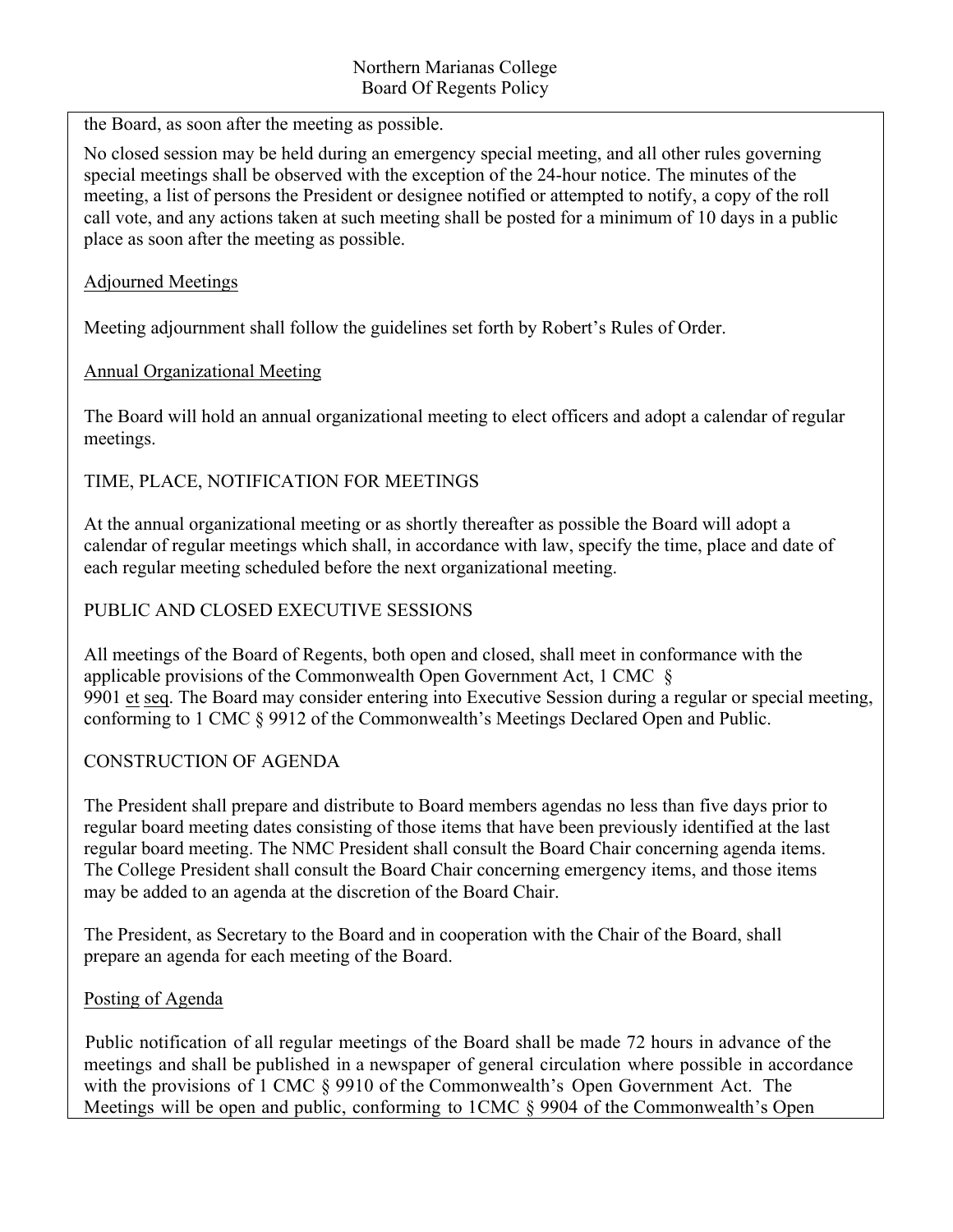Government Act. The agenda for a special meeting shall be posted at least 24 hours before the meeting and published in a newspaper of general circulation where possible in accordance with the applicable provisions of 1 CMC § 9910.

# ADVANCE DELIVERY OF MEETING MATERIALS

A copy of the agenda for any regular meeting of the Board shall be forwarded to each Board member not less than 72 hours prior to the meeting, along with minutes to be approved, copies of communications, reports from committees, staff, citizens and others, and such other documents and exhibits which are available and pertinent to the meeting.

Board members shall become familiar with the agenda and support materials prior to the meeting, and shall obtain any additional information that may be necessary to make well-informed decisions.

The President and the Chair of the Board are directed to make every effort to get support materials and the agendas for special meetings to the Board members at the earliest possible time after the meetings are called, and except in emergency situations as permitted by law, at least 24 hours prior to the time the meetings are called.

## MEETING CONDUCT

Meetings of the Board of Regents shall be conducted by the Board Chair in a manner consistent with the adopted bylaws of the Board and the latest edition of Robert's Rules of Order.

All Board meetings shall commence as close to the stated time as practical and shall be guided by an agenda that has been prepared and delivered in advance to all Board members and other designated persons.

The conduct of meetings shall, to the fullest possible extent, enable members of the Board to:

- 1. consider problems to be solved, weigh evidence related thereto, and make wise decisions intended to solve the problems, and
- 2. Receive, consider and take any needed action with respect to reports of accomplishment both as to students and as to the College's operations.

Provisions for permitting any individual or group to address the Board concerning any item on the agenda of a special meeting, or to address the Board at a regular meeting on any subject that lies within the jurisdiction of the Board, and shall be as follows:

- 1. Five minutes may be allotted to each speaker on a specific subject matter.
- 2. No boisterous conduct shall be permitted at any Board meeting. Persistence in boisterous conduct shall be grounds for summary termination, by the chair, of that person's privilege of address.